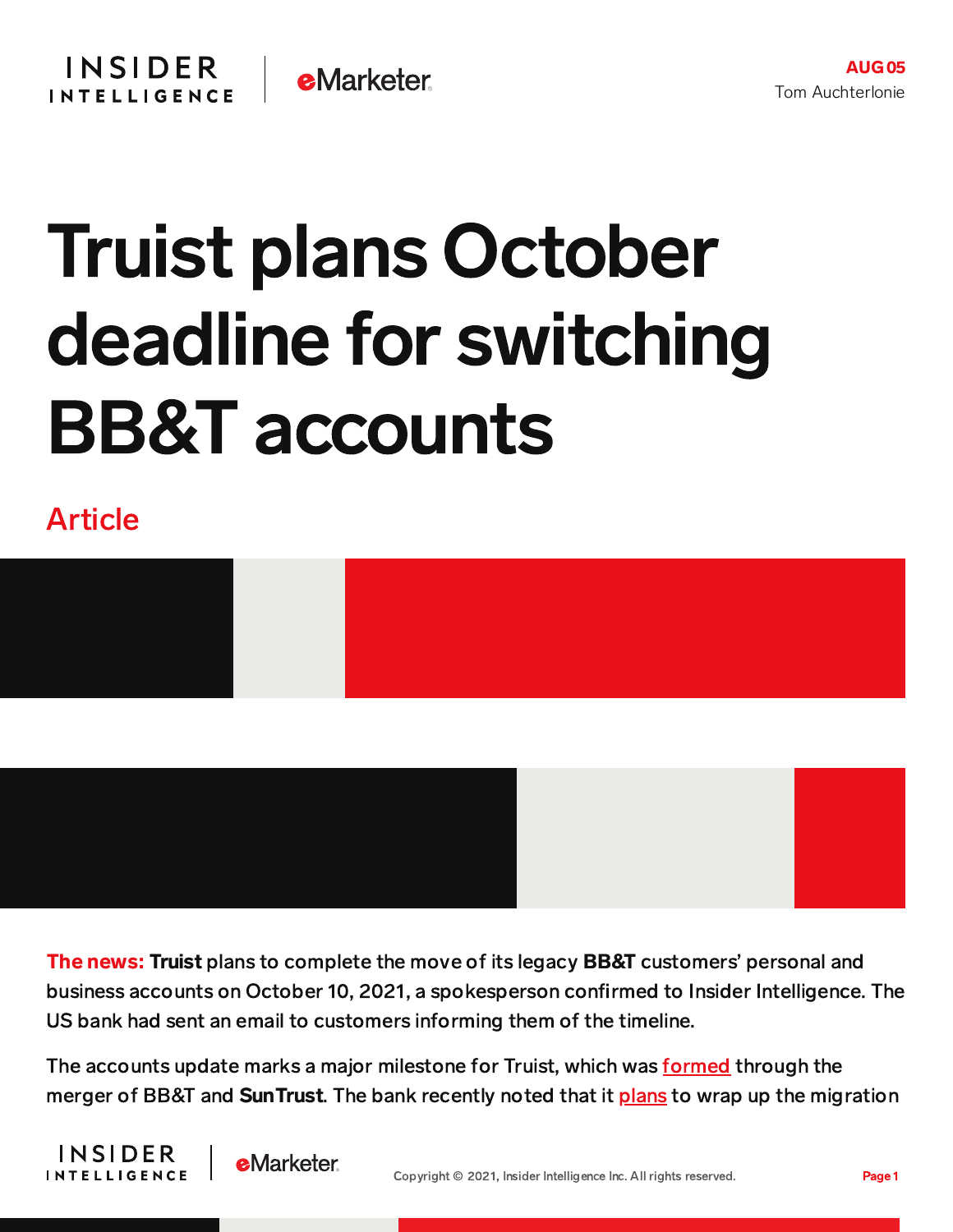of legacy SunTrust users in Q1 2022.

**INSIDER** 

**INTELLIGENCE** 

**e**Marketer

**More on this:** Truist has already been transitioning its legacy BB&T customers to its new digital platform and continues to do so, the spokesperson noted. In July, the bank [said](https://content-na2.emarketer.com/truist-begins-phased-rollout-unified-digital-platform-customers) that its migration of customers would occur in phases—It [expected](https://www.fool.com/earnings/call-transcripts/2021/07/15/truist-financial-corp-tfc-q2-2021-earnings-call-tr/) to move up to 500,000 customers during the first month of the process. Its finalization of plans for a public migration follows its March 2021 pilot [rollout](https://content-na2.emarketer.com/truist-launched-pilot-of-its-final-digital-platform-q1) of the unified platform for Truist employees only. Existing customers for both the BB&T and SunTrust sides have already started using the combined mobile app and online banking, the Truist spokesperson noted.

The bank said in its email that, after the accounts switch, BB&T users will retain several features, including online bill pay; routing numbers and deposit account numbers; direct deposits; card numbers; and wire transfer instructions. Truist also noted that it will continue to accept BB&T-labeled checks.

Truist has already released its unified app, whose [features](https://apps.apple.com/us/app/truist-mobile/id1555389200) [include](https://play.google.com/store/apps/details?id=com.truist.mobile&hl=en_US&gl=US) mobile check deposits; access via fingerprint or facial recognition; access to cashflow insights; and ability to lock and unlock, along with setting spending limits. A landing [page](https://www.truist.com/banking-with-us/digital-banking/upgrade) outlines the combined platform features.

The bank disclosed in its Q1 2021 earnings presentation, released in April, that its customers will see a unified front-end interface, while it will continue to use legacy back ends for its tech stack. An API will link both sides of its tech stack, enabling Truist to do a phased switchover instead of a one-time move.

The big takeaway: The stakes are high: To many customers, a digital bank is only as good as its user experience. To avoid shaking its users' confidence in its new platform, Truist needs to ensure that the migration avoids glitches or at least contains them.

A phased rollout will help Truist limit the bleeding in a worst-case scenario. If, for example, a botched deployment affects legacy BB&T users, it won't spill over to the SunTrust migration. A phased rollout also buys time for Truist to fix bugs and learn from its mistakes. Ideally, the migration must avoid rattling clients enough that they consider switching banks.

But Truist may already be facing challenges with its user experience: So far, Apple and Google app store reviews run on the weak side on average: The [former](https://apps.apple.com/us/app/truist-mobile/id1555389200) averages 2.9 out of 5 in customer ratings at this writing, and the *[latter](https://play.google.com/store/apps/details?id=com.truist.mobile&hl=en_US&gl=US)* averages at just 2.1 out of 5.